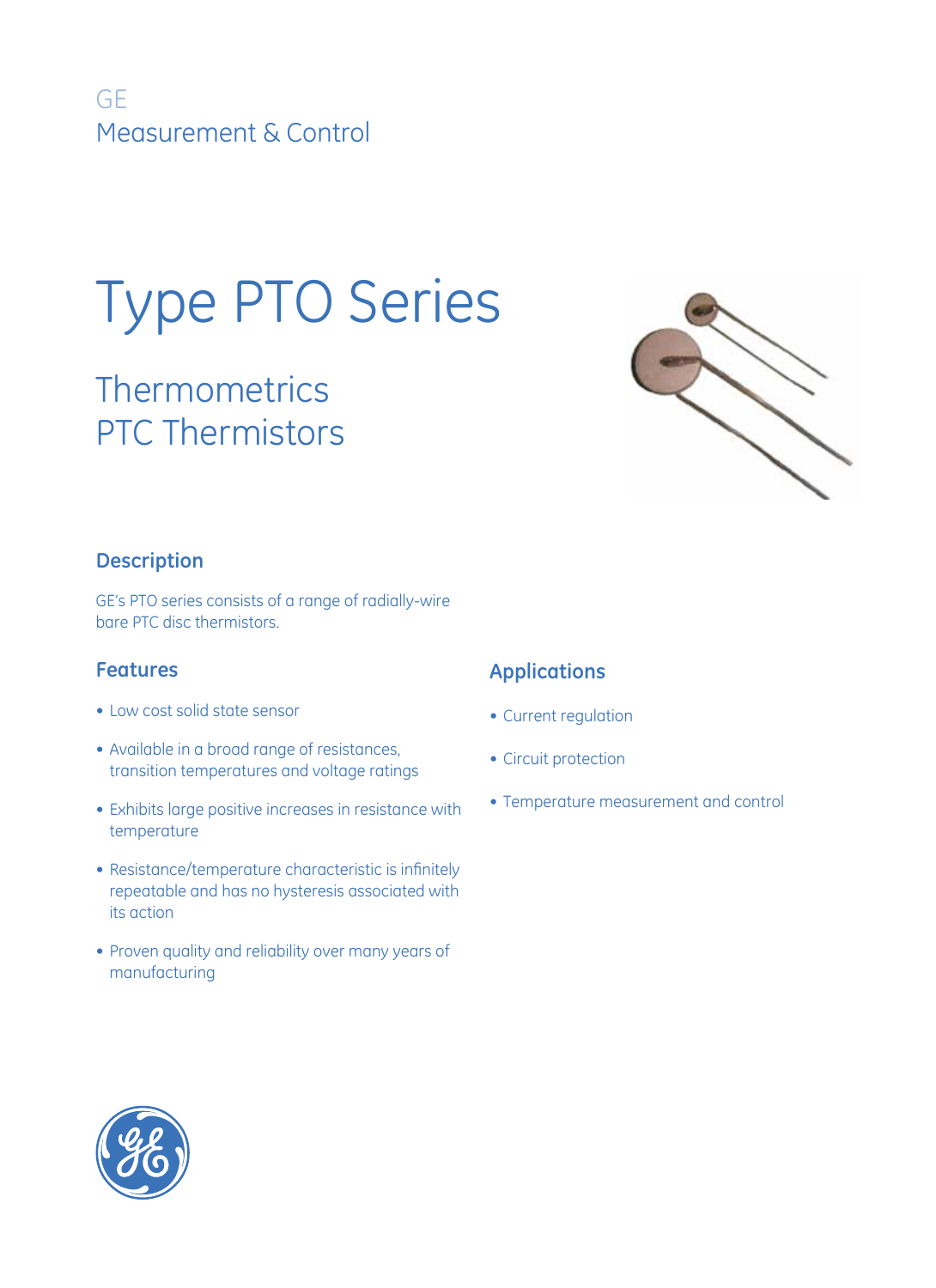| Operating<br>Voltage,<br>$V_{\text{max}}$ | <b>Part Number</b> | <b>Replacement for</b>              | R @ 25°C<br>$(\pm 30\%)$<br>Ω | Switch<br>Temperature,<br>$T_{\rm h}$ | A (max)<br>mm | B (max)<br>mm | C (ref)<br>mm | D (ref)<br>mm | $L$ (min)<br>mm |
|-------------------------------------------|--------------------|-------------------------------------|-------------------------------|---------------------------------------|---------------|---------------|---------------|---------------|-----------------|
| 12                                        | YOS5893PTO         | YS5893PTO (RL5305-2.5-110-12-PTO)   | 2.5                           | 120°C                                 | 15.24         | 4.06          | 5.0           | 0.6           | 25              |
| 12                                        | YOS5898PTO         | YS5898PTO (RL3005-25-110-12-PTO)    | 25                            | $120^{\circ}$ C                       | 8.89          | 3.81          | 5.0           | 0.6           | 25              |
| 25                                        | YOS5745PTO         | YS5745PTO (RL3006-50-30-25-PTO)     | 50                            | $43^{\circ}$ C*                       | 8.89          | 3.81          | 5.0           | 0.5           | 25              |
| 25                                        | YOS5749PTO         | YS5749PTO (RL3006-50-80-25-PTO)     | 50                            | $80^{\circ}$ C                        | 8.89          | 3.81          | 5.0           | 0.5           | 25              |
| 25                                        | YOS5750PTO         | YS5750PTO (RL3006-50-90-25-PTO)     | 50                            | 90°C                                  | 8.89          | 3.81          | 5.0           | 0.5           | 25              |
| 25                                        | YOS5751PTO         | YS5751PTO (RL3006-50-100-25-PTO)    | 50                            | $100^{\circ}$ C                       | 8.89          | 3.81          | 5.0           | 0.5           | 25              |
| 120                                       | YOS5917PTO         | YS5917PTO (RL6010-20-120-120-PTO)   | 20                            | $120^{\circ}$ C                       | 16.51         | 5.84          | 8.38          | 0.8           | 38.1            |
| 120                                       | <b>YS5918PTO</b>   | RL5510-25-60-120-PTO                | 25                            | $60^{\circ}$ C                        | 15.24         | 5.59          | 8.38          | 0.8           | 38.1            |
| 120                                       | YS5921PTO          | RL2510-200-110-120-PTO              | 200                           | 120°C                                 | 7.62          | 5.08          | 3.81          | 0.6           | 38.1            |
| 240                                       | YOS5925PTO         | YS5925PTO (RL6015-100-120-240-PTO)  | 100                           | 120°C                                 | 16.51         | 6.86          | 8.38          | 0.8           | 38.1            |
| 240                                       | YOS5930PTO         | YS5930PTO (RL3020-3000-100-240-PTO) | 3K                            | 110°C                                 | 8.89          | 7.87          | 6.35          | 0.8           | 25              |
| 480                                       | YOS5934PTO         | YS5934PTO (RL3020-5K-100-480-PTO)   | 5K                            | 102°C                                 | 8.89          | 7.62          | 6.35          | 0.8           | 25              |

\*Resistance = 2 x Resistance at 25°C

# Mechanical Specifications



#### **Construction**

Bare ceramic disc Thick silver film electrodes Uninsulated leadwires

#### **Terminations**

Straight type, tin coated copper wire

# Electrical Specifications

**Ambient Temperature Range At Storage:** -25 to +155°C **At Maximum Voltage:** +10 to +55°C



## www.ge-mcs.com

**920-458B**

© 2013 General Electric Company. All Rights Reserved. Specifications are subject to change without notice. GE is a registered trademark of General Electric Company. Other company or product names mentioned in this document may be trademarks or registered trademarks of their respective companies, which are not affiliated with GE.